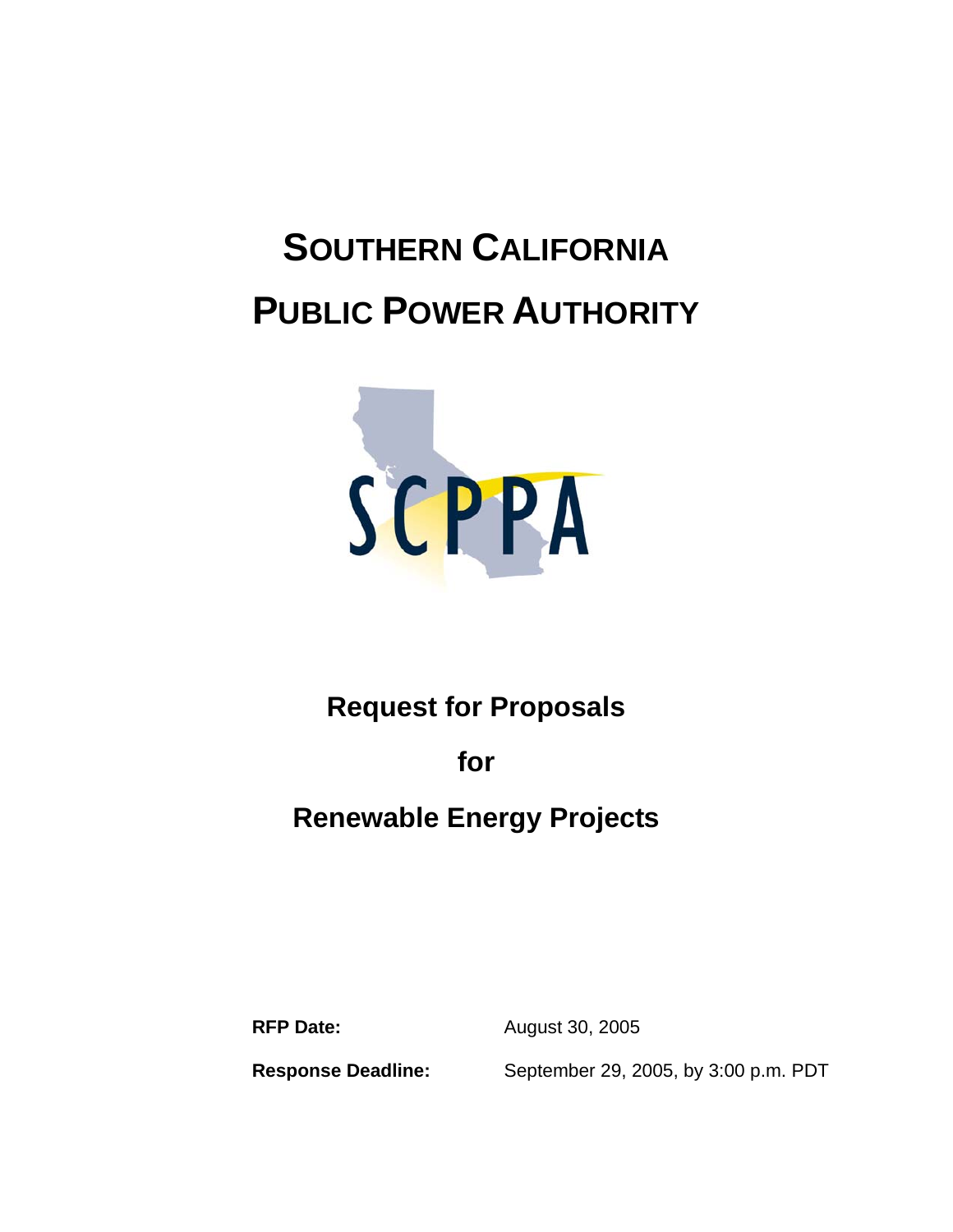# **SOUTHERN CALIFORNIA PUBLIC POWER AUTHORITY**

## **Request for Qualifications and Proposals for Renewable Energy Projects**

The Southern California Public Power Authority (SCPPA) is hereby soliciting competitive proposals for up to 75 megawatts (MW) of renewable energy, through power purchase agreement, equity participation, or design-build ownership in one or more renewable power facilities.

#### **Introduction**

SCPPA, a joint powers authority and a public entity organized under the laws of the State of California, was created pursuant to the Government Code of California and a Joint Powers Agreement for the purpose of planning, financing, developing, acquiring, constructing, operating and maintaining projects for the generation or transmission of electric energy.

Membership consists of eleven cities and one irrigation district which supply electric energy to Southern California, including the municipal utilities of the cities of Anaheim, Azusa, Banning, Burbank, Cerritos, Colton, Glendale, Los Angeles, Pasadena, Riverside, and Vernon, and the Imperial Irrigation District.

SCPPA is governed by its Board of Directors, which consists of representatives from each of its members. The management of SCPPA is under the direction of an Executive Director, who is appointed by the Board. SCPPA currently holds capacity entitlements in the following projects and 100% of the output is sold and controlled by its member utilities:

#### **SCPPA Projects**

- Palo Verde Power Project
- Hoover Uprating Power Project
- San Juan (Unit 3) Power Project
- Magnolia Power Project
- Southern Transmission System
- Mead-Adelanto Transmission Project
- Mead-Phoenix Transmission Project.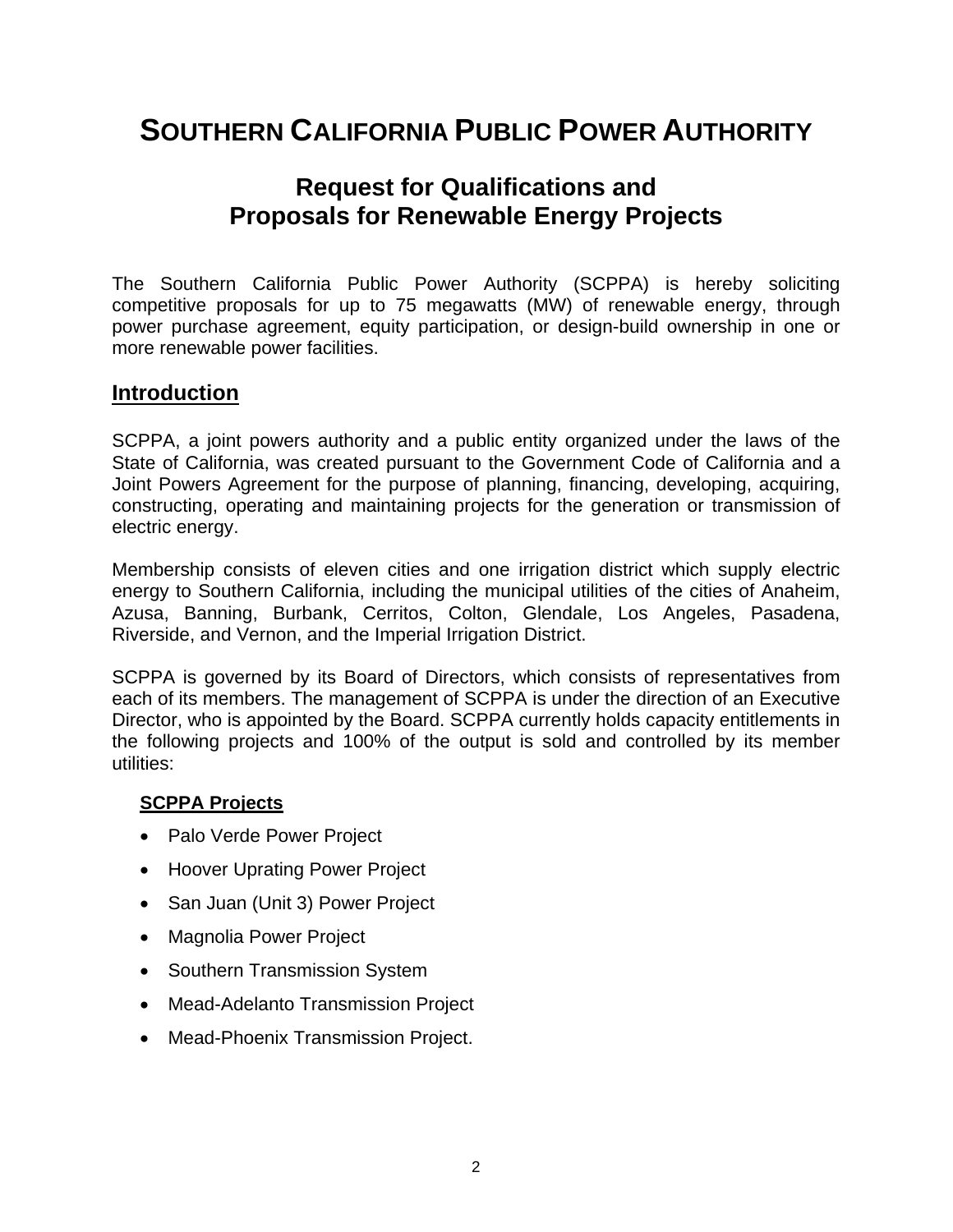## **Equity Participation**

SCPPA is well positioned to facilitate the joint ownership of a renewable power project for the benefit of its members. Similar to the above projects, SCPPA would hold an undivided equity interest in all or part of the facility, issue tax-exempt debt financing to pay for the capital buy-in, and sell 100% of the output to the interested members at cost. SCPPA's low cost of capital provides a benefit to its members under the equity/ownership scenario; therefore this is the preferred scenario for this RFP. Also, ownership reduces the credit risk element associated with long-term contracts. In cases where resource leases or rights-of-way do not accommodate subdivision, respondents may designate a clear dividing line between the facility and the resources to accommodate partial ownership by SCPPA. However, long-term contracts will be considered as a secondary option if equity/ownership is not feasible.

### **Scope of Services**

Respondents shall propose to opportunities for SCPPA to purchase renewable energy under long-term contract or through equity participation in one or more renewable energy facilities. The proposals shall address the following terms and conditions:

- **1. Contract Quantity:** Up to 75 MW total capacity.
- **2. Energy Availability:** A detailed description of the energy availability shall be provided (i.e., daily load shape and annual capacity factor).
- **3. Fuel:** Any certifiable renewable energy (i.e., solar, geothermal, wind, biomass, small hydro, etc.)
- **4. Point of Delivery (POD):** SCPPA may accept some or all of respondent firm's energy and/or non-firm energy at Mead 230, Mead 500, Marketplace, Westwing 500, Mona, Gonder, LADWP-Sylmar, NOB, McCullough 500, or ISO SP15. Respondent shall designate delivery point(s) in its proposal.
- **5. Energy Price:** A delivered energy price, which is in addition to, or in lieu of, the capacity price shall be provided in \$/MWh.
- **6. Firmness:** The firmness of the energy shall be specified (i.e., system firm, unit contingent, liquidated damages, etc.).
- **7. Dispatchability/Scheduling:** The dispatchability of the unit and scheduling requirements/limitations shall be provided.
- **8. Commercial Operation Date:** A proposed commercial operation date with a milestone schedule shall be provided.
- **9. Term:** SCPPA has a preference for long-term proposals that start as soon as January 2006 and extend beyond 2017, however shorter term proposals will also be considered.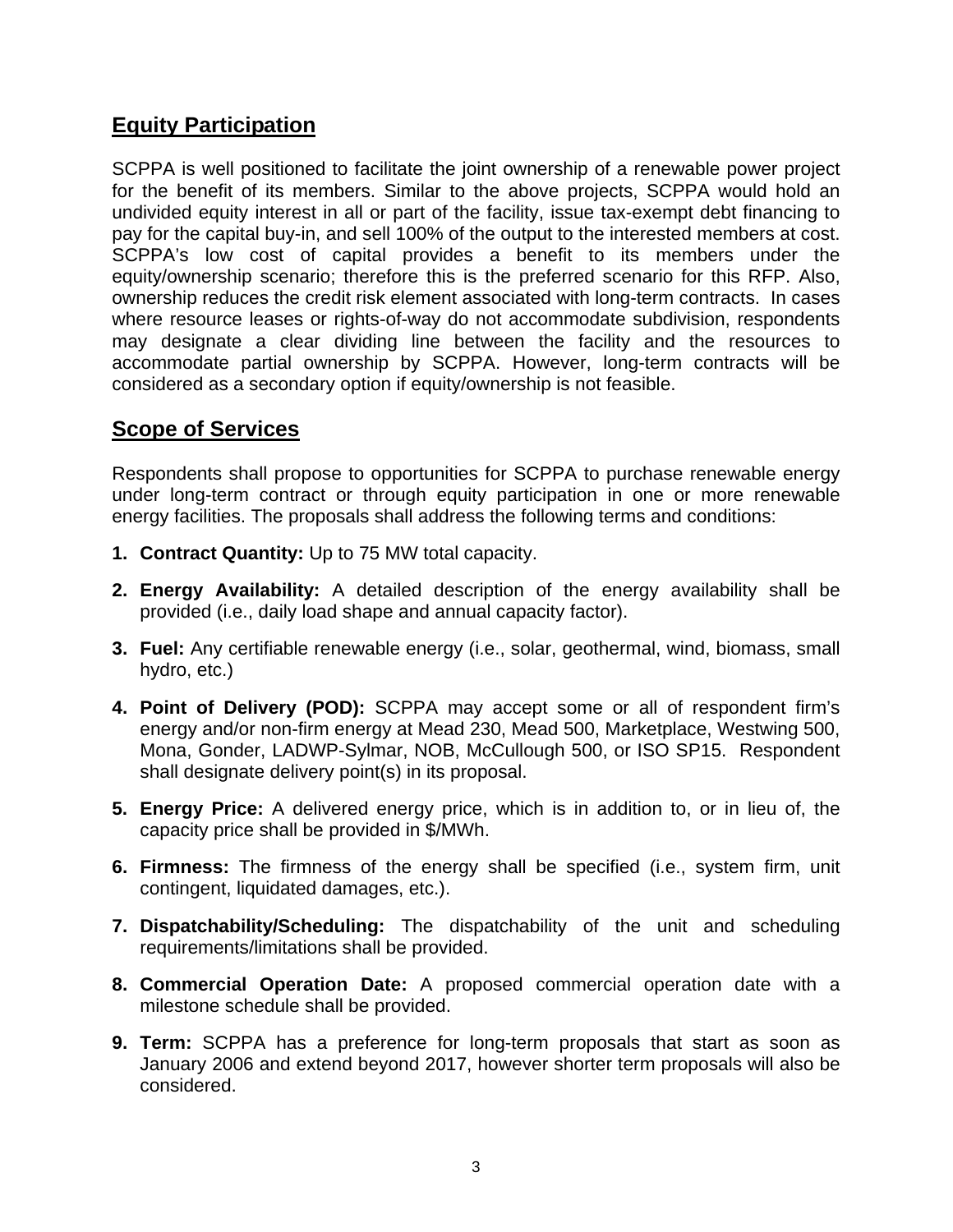### **Proposal Selection Criteria**

- SCPPA, at its sole discretion, shall evaluate responsive proposals and select proposals, if any, which provide the most value to SCPPA and its customers.
- Proposals may be combined with other proposals, at SCPPA's sole discretion.
- SCPPA shall determine at its sole discretion the value of any and/or all proposals.
- SCPPA shall evaluate any proposals in terms of price and non-price attributes.
- SCPPA shall perform an initial screening evaluation to identify and eliminate any proposals that are not responsive to the RFP, do not meet the minimum requirements set forth in the RFP, are clearly not economically competitive with other proposals, or are submitted by respondents that lack appropriate creditworthiness, sufficient financial resources, or qualifications to provide dependable and reliable services.
- SCPPA reserves the right, without qualification and in its sole discretion, to accept or reject any or all proposals for any reason without explanation to the respondent, or to make the award to that respondent, who, in the opinion of SCPPA, will provide the most value to SCPPA and its customers. SCPPA also reserves the right to make an award to the other than the lowest price offer or the proposal evidencing the greatest technical ability if SCPPA determines that to do so would result in the greatest value to SCPPA and its customers.
- SCPPA reserves the right to reject any, all, or portions of the proposals received for failure to meet any criteria set forth in this RFP. SCPPA also may decline to enter into a power purchase arrangement with any respondent, terminate negotiations with any respondent, or to abandon the RFP process in its entirety.
- Those respondents who submit proposals agree to do so without legal recourse against SCPPA, its members, and their directors, officers, employees and agents for rejection of their proposal(s) or for failure to execute a power purchase agreement for any reason. SCPPA shall not be liable to any respondent or party in law or equity for any reason whatsoever for any acts or omissions arising out of or in connection with this RFP.
- Respondent shall be liable for all its costs and SCPPA shall not be responsible for any respondent's costs incurred to prepare, submit, or negotiate its proposal, a contract or for any other activity related thereto.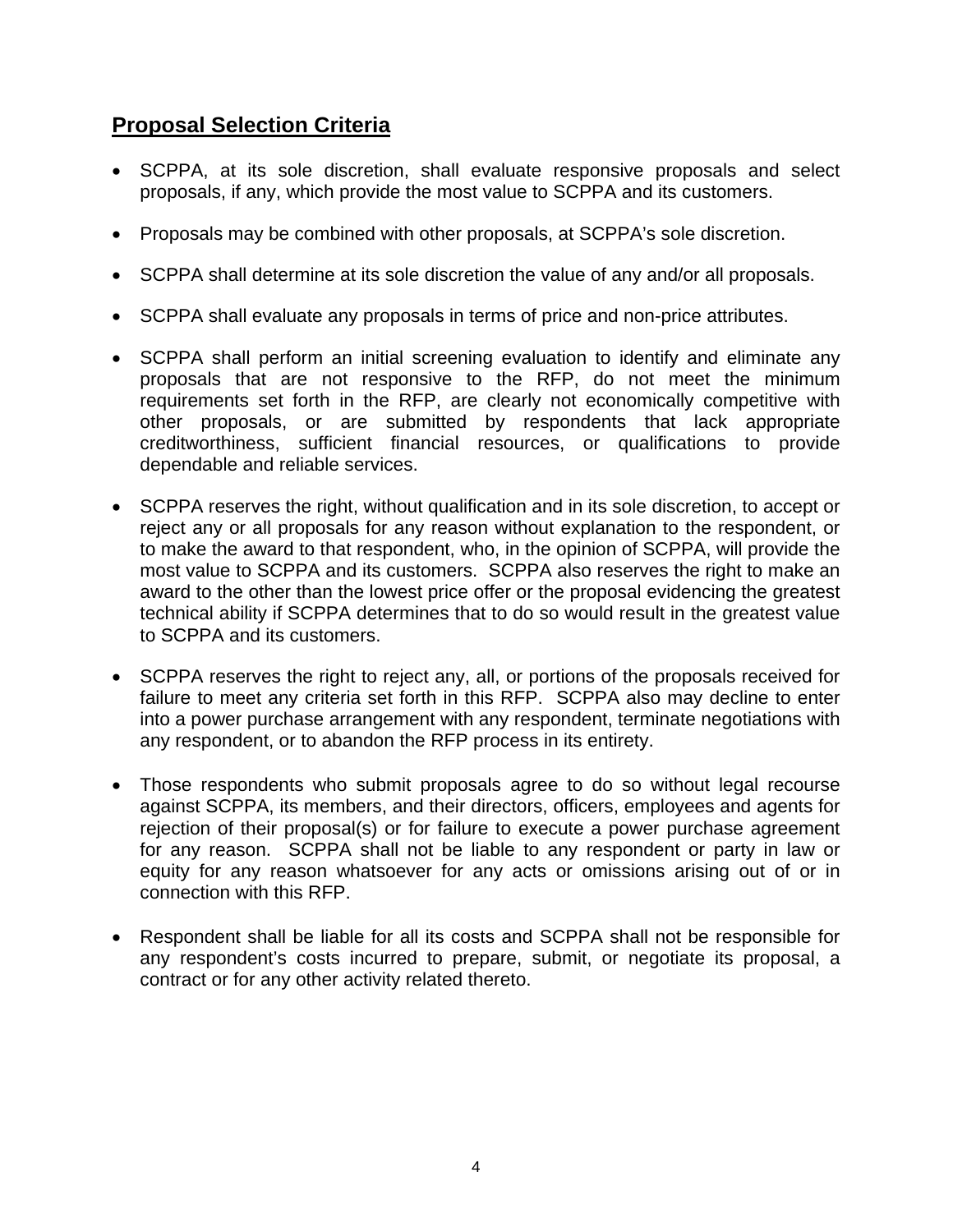## **Site/Facility Requirements for Proposed New Generating Facilities**

Respondent shall provide the following information in its proposal, where applicable:

- A Project Facility Plan that identifies all major permits, licenses, and approvals, which are required and a schedule for their completion
- Identification of Project participants and management team; identification of those responsible for design, construction, permitting, operations and maintenance
- Description of Project/generation technology and a description of technical resource data, including any studies or reports regarding the resource
- Description of the fuel supply contracts and status, if applicable
- Conceptual design, major equipment list
- Description of the proposed ownership and operation structure (i.e., 100% SCPPAowned turnkey, corporation, general partnership, limited partnership, etc.).
- Status of permitting and transmission interconnection arrangements.

#### **Milestone Schedule**

Respondent shall provide the following information in its proposal, where applicable: A satisfactory major milestone schedule that includes at least the following:

- Proposed schedule for obtaining site control through executed leases, fee purchases, or other means
- Projected schedule for obtaining permits and licenses, major equipment purchasing and construction financing
- Expected construction schedule including anticipated commencement of testing and commercial operation
- Projected schedule to acquire necessary transmission/interconnection service.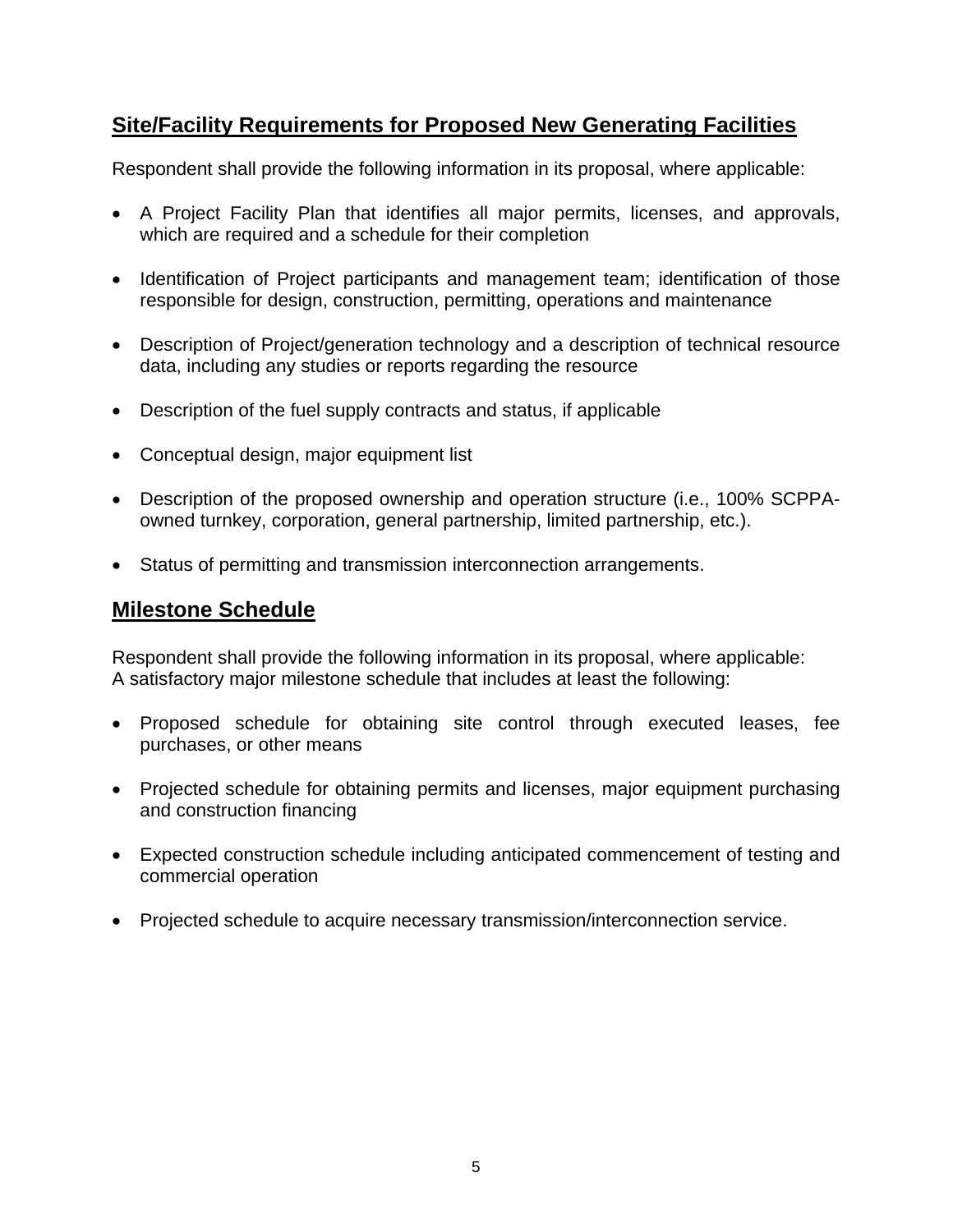#### **Further Required Information**

Unless required elsewhere in this RFP, respondent shall provide the following information, where applicable, in its proposal:

- Project name and location
- Maximum and minimum monthly capacity factors
- Summer and winter maximum net capacity
- Expected annual availability factor based on summer capacity proposed
- Energy and/or associated capacity to be provided to parties other than SCPPA
- Proposed power factor (i.e., 95% leading or lagging)
- Projected environmental emissions from proposed project
- Rights for SCPPA to perform full or partial dispatch
- Status for obtainment of water rights
- Identify projects in commercial operation which respondent developed and/or operates.
- Specify lead employees and describe their experience with the development, construction, finance closing, commercial operation, and maintenance of similar projects as proposed by respondent in response to this RFP.
- Specify whether proposal is unit contingent or another firmness level.
- Specify whether proposal has any ancillary service capability or requirement.
- Indicate any proposed subordination of SCPPA's rights in the event of default by respondent to lenders.
- Provide current financial statements of all entities involved as Project participants or as part of management team. This shall include items such as audited financial statements not over twelve months old, annual reports, FERC Form 1, and any other applicable financial information. If none of the above are available, respondent shall be expected to provide verifiable financial statements for the past three (3) years if available, and respondent's Dunn & Bradstreet identification number, where available. Respondent shall indicate any and all pending litigation that could affect the viability of respondent's proposal or respondent's financial stability.